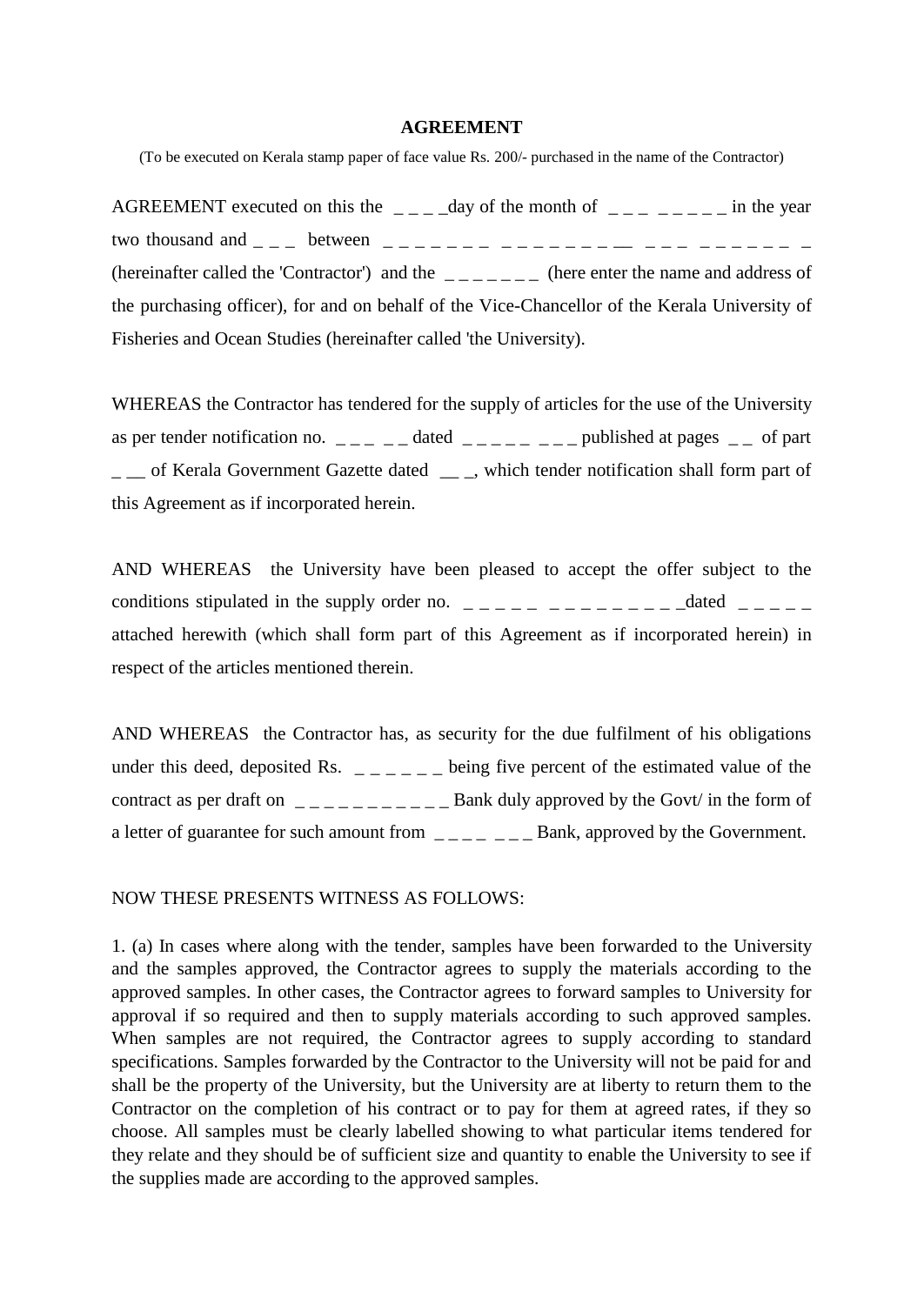(b) The Contractor hereby declares that the goods sold to the buyer under this contract shall be of the best quality and workmanship and shall be strictly in accordance with the specifications and particulars contained in the copy of the order attached herewith and the Contractor hereby guarantees that the said goods would continue to conform to the description and quality aforesaid for a period of twelve/ .......... months from the date of delivery of the said goods to the University and that notwithstanding the fact that the University may have inspected and/or approved the said goods, if during the aforesaid period of twelve/ .......... months, the said goods be discovered not to conform to the description and quality aforesaid or have deteriorated, (and the decision of the University in that behalf will be final and conclusive), the University will be entitled to reject the said goods or such portion thereof as may be discovered not to conform to the said description and quality. On such rejection, the goods will be at the Contractors risk and all the provisions herein contained relating to rejection of goods etc. shall apply. The Contractor shall, if so called upon to do, replace the goods etc., or such portion thereof as is rejected by the University. Otherwise the Contractor shall pay to the University such damages as may arise by reason of the breach of the condition herein contained. Nothing herein contained shall prejudice any other right of the University in that behalf under this contract or otherwise.

2. Requests for enhancement of rates once accepted will not be considered except where the University have, prior to the actual supplies, expressly agreed in writing for any price variation under specified circumstances. Conditions of sale or other special terms and conditions, if any, printed on the quotation sheets of the Contractor or attached with the Contractor's tender or any other letter or paper from the Contractor, will not govern this contract nor bind the University in any manner whatsoever, unless such terms have been expressly accepted by the University in writing.

3. The articles and quantities to be supplied are shown in the copy of the supply order attached herewith. The Contractor agrees to supply the quantities of the articles shown in the order at the rate tendered by him for each article within the time fixed.

4. The Contractor agrees that time is the essence of this contract.

5. If the Contractor defaults in the due supply of all or any of the articles correctly and promptly as above, the University are at liberty to procure the same from elsewhere without cancelling the contract as a whole. If University incur, in thus procuring such materials, a higher cost than the agreed rate, such excess cost may be deducted by the University from the Contractor's bill or adjusted or otherwise realised from his security deposit or recovered from him by other means. The Contractor agrees that he shall not be entitled to claim the excess, if any, of the tendered rate over cost to the University.

6.(a) The Contractor agrees that final payments will be made only on production of tax clearance certificates relating to Agricultural Income Tax, Sales Tax and Income Tax by him.

(b) All payments to the Contractor for supplies effected satisfactorily will be made after scrutiny of his bills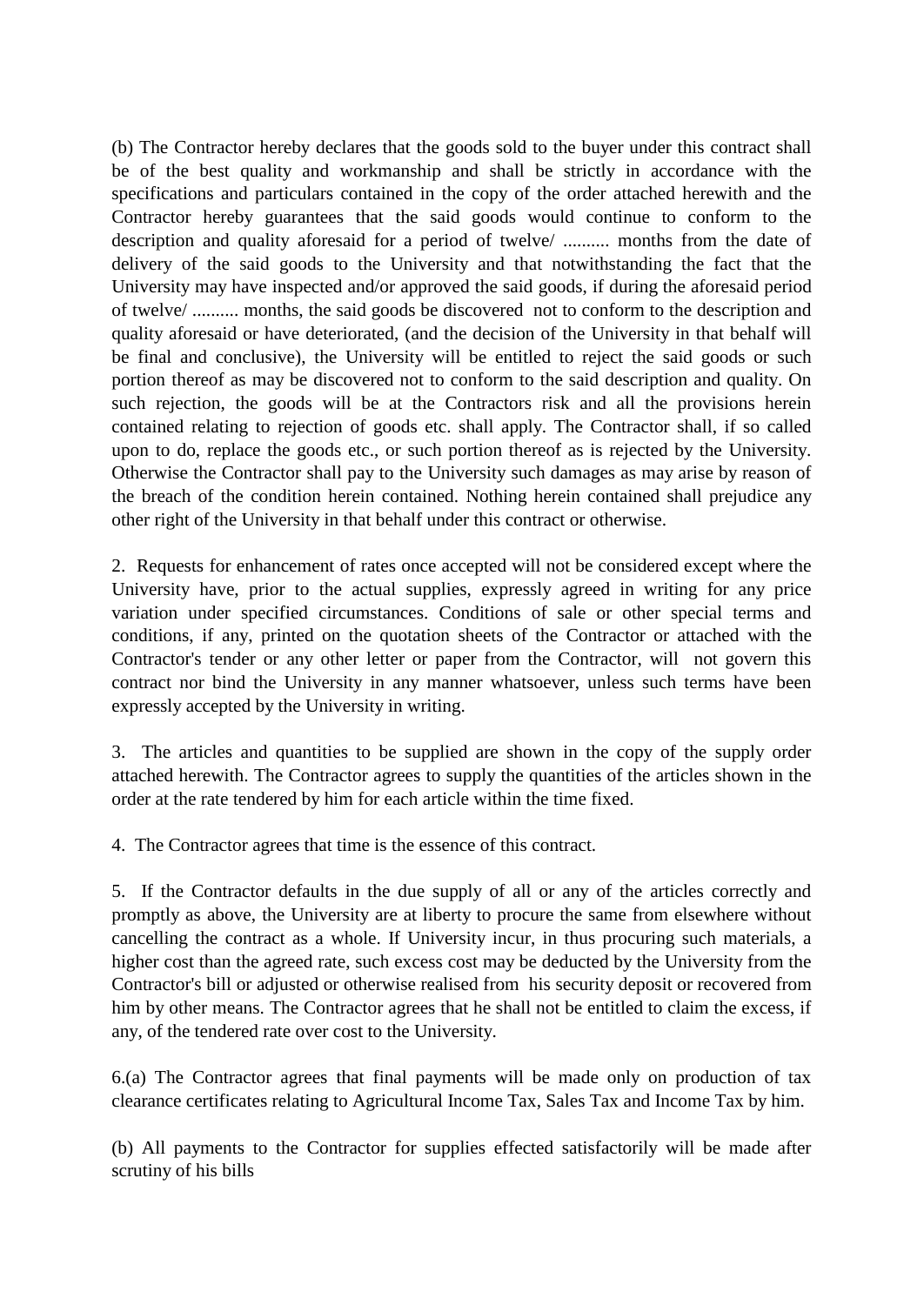(i) Either by cheques or drafts on the Reserve Bank of India, State Bank of India and State Bank of Travancore (at any of their principal branches in India). (ii) or in the case of supplies from abroad, by drafts or otherwise as may be agreed to.

(c) The firms will produce stamped pre-receipted invoices in all cases where payments (advance/final) for release of railway receipt/shipping documents are made through banks. In exceptional cases where the stamped receipts of the firms are not received for the payments (in advance), the unstamped receipt of the bank(i.e. counterfoils of pay-in-slips issued by the banks) alone may be accepted as a valid proof for the payment made.

7. All incidental expense incurred by the University for making payment outsides the district in which the claim arises shall be borne by the Contractor.

8. The Contractor shall not assign or make over in part or wholly the contract or the benefits or burdens thereof. The Contractor shall not underlet or sublet the execution of the contract or any part thereof without the **c**onsent in writing of the University. The University shall have absolute power to refuse such consent or rescind such consent (if given) at any time. The Contractor shall not be relieved from his obligation, duty or responsibility under this contract even if consent to let or sublet is given by the University.

9. NOTWITHSTANDING the provisions contained in Clause 4, the University shall have the right to cancel the contract for any default on the part of the Contractor in due performance thereof.

10. It shall be lawful for the University, from and out of any moneys for the time being payable or due to the Contractor from the University under this contract or otherwise, to set off any loss or expense cost or damage sustained or incurred by the University by reason of the cancellation of the contract.

11. The security deposit shall, subject to the conditions specified herein, be returned to the Contractor within three moths after the expiration of the contract. In all cases where there are guarantee for the goods supplied, the security deposit will be released only after the expiry of the guarantee period.

12. The Contractor agrees that any communication addressed to him may be handed over to him or his agent personally or left at his residence or place of business or may be sent by prepaid post to his address as mentioned in this deed.

13. In case the supply of articles involves erection of machinery, the Contractor agrees that the machinery will be erected within the time and at the place specified by the University in that behalf. It shall also be the duty and responsibility of the Contractor to see that the machinery thus erected is in good working condition to the satisfaction of the person duly authorised by the University in that behalf and to ensure the proper functioning of the machinery till the guarantee period is over. In the event of the failure of the Contractor to erect the machinery within the time and at the place specified by the University, or in the event of the machinery failing to function properly during the guarantee period, the amount